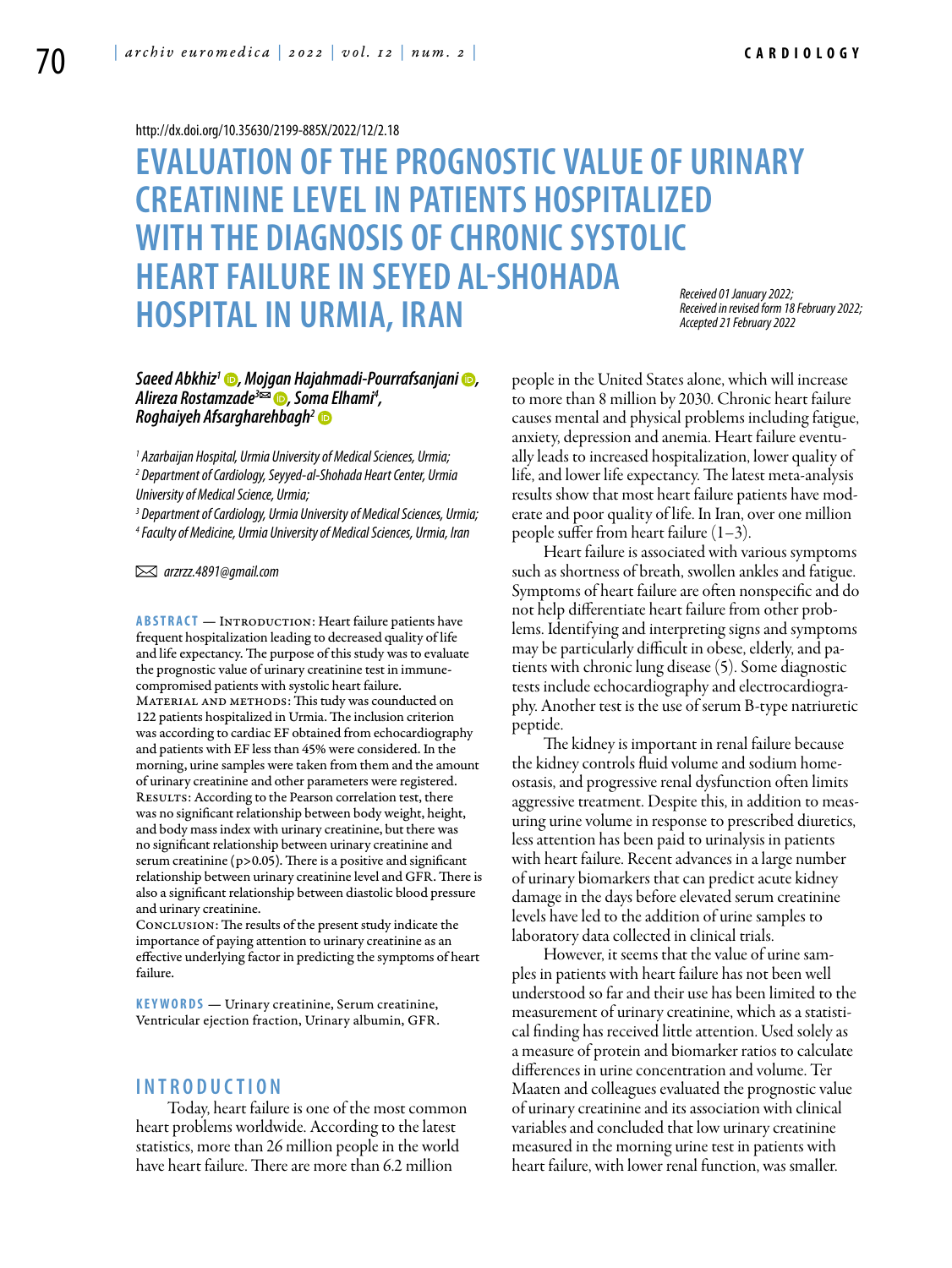Body size, more severe heart failure, and is independently associated with an increased risk of death (for all causes) and hospitalization (11).

Chronic heart failure is associated with treatment failure and high complications. In order to choose an effective and targeted treatment path and assess the prognosis of patients' clinical condition, simple and accurate prognosis models are needed. This model should be such that it is relatively widely available and has a high predictive value. Measurement of urinary creatinine can be considered as an available and inexpensive test. Therefore, the aim of this study was to evaluate the prognostic value of urinary creatinine test in patients with systolic heart failure.

### **M e t h o d s a n d Mat e rials**  *Design and participants*

This cross-sectional study was performed on 134 patients suffering from chronic systolic heart failure from February 1 to December 10, 2020, in an educational hospital (Seyed Al-Shohada) in northwest Iran (Urmia). Patients were selected through the available sampling method. The required information was collected in the first visit and followed up one month later and three months later. The inclusion criterion was according to cardiac EF obtained from echocardiography and patients with EF less than 45% were considered. Suffer patients to chronic kidney failure in stages 4 and 5, as well as patients with normal serum creatinine who underwent dialysis and patients who did not consent to participate in this research project were excluded from the study. (Patients with GFR 30 and more are present in the study). The final study score of each patient was equal to the mortality due to the complications of this disease The number of participants was calculated using Cochran's formula with an error of 0.05, which was appropriate for 178 participants

#### *Data collection*

Data collection checklist included demographic characteristics (age, sex (male / female)), BMI, serum and urine creatinine level (mg/dL), EF (%), serum urea, serum and urine albumen (mg/dL) Deciliters), GFR, period of hospital stay and mortality. After obtaining the license and concordance with the hospital, the study purposes were first explained to the participants. Patients willing to participate in the study were considered in the study. Then, at the first visit of the patient, blood and urine tests were taken and the results were entered in the checklist.

#### *Ethical Considerations*

This study has been approved in the ethics committee of Urmia University of Medical Sciences with

the ethics code IR.UMSU.REC.1398.427 and the dissertation number: 3019-32-09-96. Before the start of the study, all participants gave written consent. Participants were assured that their information would be kept confidential. The STROBE checklist was used to report the study.

#### *Data analysis*

The collected data were entered into SPSS V21 software for analysis. Descriptive (mean, percentage, frequency) and analytical (Pearson correlation) tests were used to analyze the data. Pearson correlation test was used to determine the relationship between urinary creatinine and quantitative outcomes. Significance level was considered less than 0.05.

#### *Results*

In the present study, data of 122 participants was assessed in the final analysis. The mean age of participants was 67.36 years, weight 75.52, height 166.08, and BMI was 27.11. Most participants were male (n=68). (Table 1)

The results of Pearson correlation test show that there is no significant relationship between weight, height and body mass index with urinary creatinine (p <0.05). The results also showed that there was no significant relationship between serum creatinine and urinary creatinine (p <0.05). Also, independent t-test showed that there was no statistically significant relationship between fraction ejection and urinary creatinine ( $P = 0.915$ ). Regarding the relationship between mortality and urinary creatinine, analysis of variance showed a non-significant relationship. Pearson correlation coefficient showed that there is a positive and significant relationship between GFR and urinary creatinine, so that with decreasing GFR level, urinary creatinine level also decreases. According to Pearson correlation coefficient, the results showed that there is a significant positive relationship between diastolic blood pressure and urinary creatinine. But there is no significant relationship between systolic blood pressure and heart rate with urinary creatinine (Table 2).

## **D iscu s si o n**

Edema of the wrists and feet is a major manifestation in patients with heart failure. However, there are several non-cardiac causes for this symptom. In general, right heart failure may present with edema, right hypochondriac pain (liver distance), abdominal swelling (ascites), and loss of appetite. In general, peripheral edema has a sensitivity of 10% and a specificity of 93% in the diagnosis of heart failure (18). In general, pulmonary crackles are heard in elderly patients with asymptomatic cardiovascular disease, even in the ab-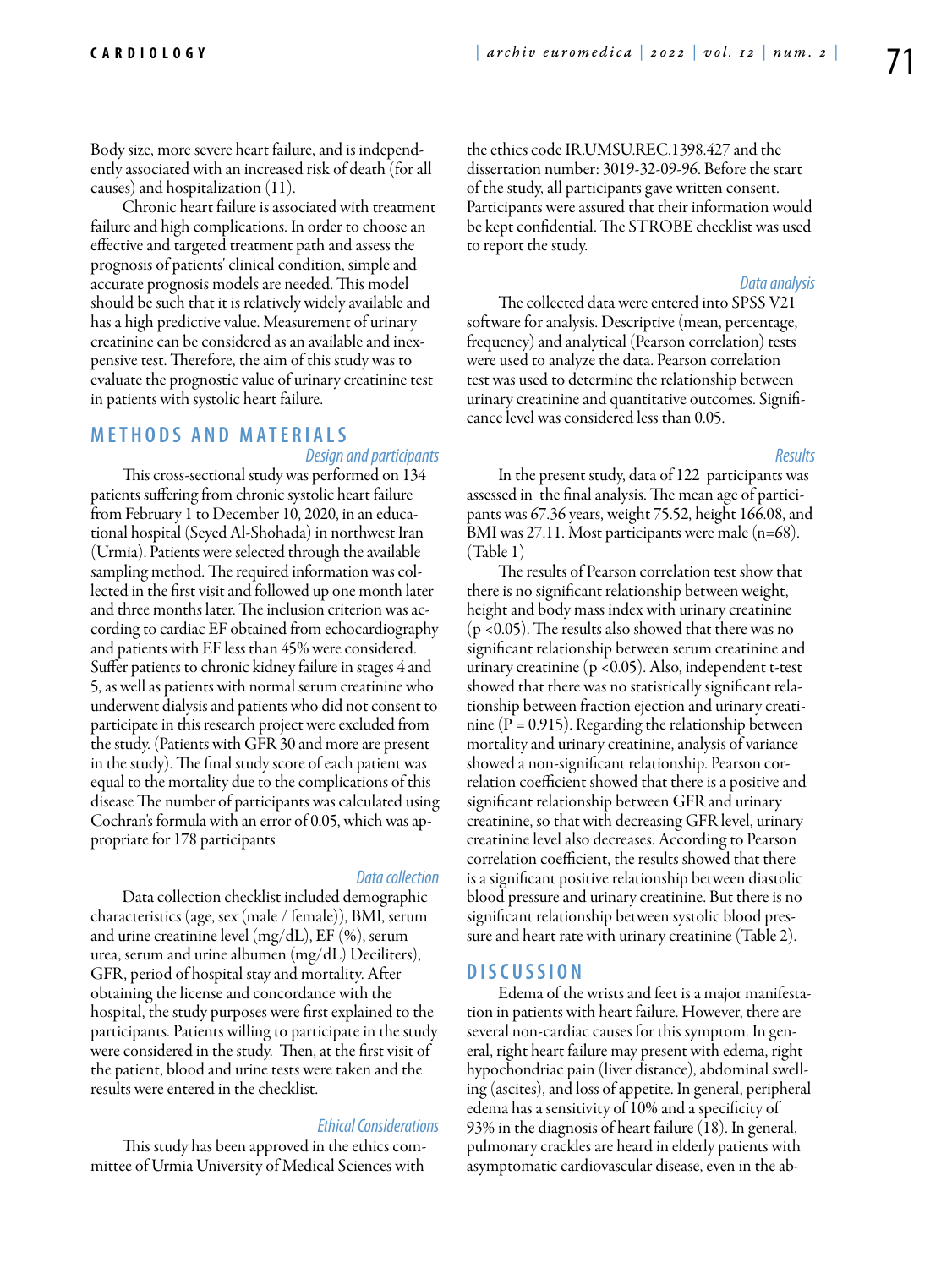#### *Table 1. Demographic characteristics of participants*

|                                                  |                                                                                         | Mean or N(%)                   | Variable                                |
|--------------------------------------------------|-----------------------------------------------------------------------------------------|--------------------------------|-----------------------------------------|
|                                                  |                                                                                         | 67.36                          | Age (y)                                 |
|                                                  |                                                                                         | 27.11                          | <b>BMI</b>                              |
|                                                  |                                                                                         | 75.52                          | Weight                                  |
|                                                  |                                                                                         | 166.08                         | Height                                  |
| Variables<br>N(% )                               |                                                                                         | 68<br>54                       | Gender<br>Male<br>Female                |
| 68(55.7%)<br>54(44.3%)                           | <b>Blood pressure</b><br>Yes<br>No                                                      | 12(9,8)<br>25(20.5)<br>85(697) | <b>NYHA</b> class<br>li<br>lii<br>lv    |
| 44(36.1%)<br>78(63.9%)                           | <b>Diabetes</b><br>Yes<br>No                                                            | 34(27.9%)<br>88(72.1)          | EF<br>31-45%<br>$>30\%$                 |
| 44(36.1%)<br>78(63.9%)                           | COPD<br>Yes<br>No                                                                       | 92(75.4%)                      | Ascites<br>Yes<br>No                    |
| $6(4.9\%)$<br>116(95.1%)                         | <b>CVA/TIA</b><br>YES<br>NO                                                             | 38(31.1%)<br>84(68.9%)         | Smoking<br>Yes<br>No                    |
| 62(50.8%)<br>68(55.7%)<br>73(59.8%)<br>34(27.9%) | Consumption of HF drugs<br>ARB or ACEI<br>Beta-blockers<br>Furosemide<br>Spironolactone | 57(46.7%)<br>65(53.3%)         | History of MI<br>Yes<br>No              |
| 21<br>101                                        | Mortality<br>Yes<br>No                                                                  | 98                             | History of hospitalization<br>Yes<br>No |
| 49.82                                            | <b>GFR</b>                                                                              | 85.11                          | <b>HR</b>                               |
| 12.43                                            | HB                                                                                      | 1.50                           | Creatinine (serum)                      |
| 106.52                                           | T.G                                                                                     | 57.13                          | Urea                                    |

sence of overt heart disease or associated lung disease (20, 19). In a study by Kataoka et al. The incidence of pulmonary crackles in patients with heart failure was 42% (21); In our study, this amount was reported more; This is probably due to the average age of most of the people we studied compared to the above study.

In present study the mean urinary creatinine level was  $81.19 \pm 50.01$  mg / dl, There was no significant relationship between weight, height, body mass index, functional class, mortality, in-hospital or out-ofhospital mortality with urinary creatinine. Also, in this study, mean urinary creatinine level in patients was lower with class 4 compared to classes 3 and 2 (75.89 vs. 93.72) but this relationship was not significant and also in our study the mean urinary creatinine level in patients with a history of 3 hospitalizations was higher than other patients. But no significant relationship was observed between hospitalization rate and

urinary creatinine level. In this study, the mean urinary creatinine level in EF was less than 30 and between 31 and 45 were 81.50 50 50.80 and 80.42 48 48.65 mg / dl, respectively, and also there was a significant relationship between urinary creatinine level and EF.

In the study by Ter Maaten et al., 2130 patients with heart failure were included in the study. They reported that there was no significant relationship between body mass index and cardiac ejection fraction with urinary creatinine level, which is consistent with the results of our study, but there is a significant relationship between height, weight, serum creatinine level, functional class, which is in line with our study. Although in our study there was also a weak correlation between serum and urinary creatinine levels; As the serum creatinine level increases, the urinary level decreases.

Also, the mean urinary creatinine level in our study was lower in patients with higher functional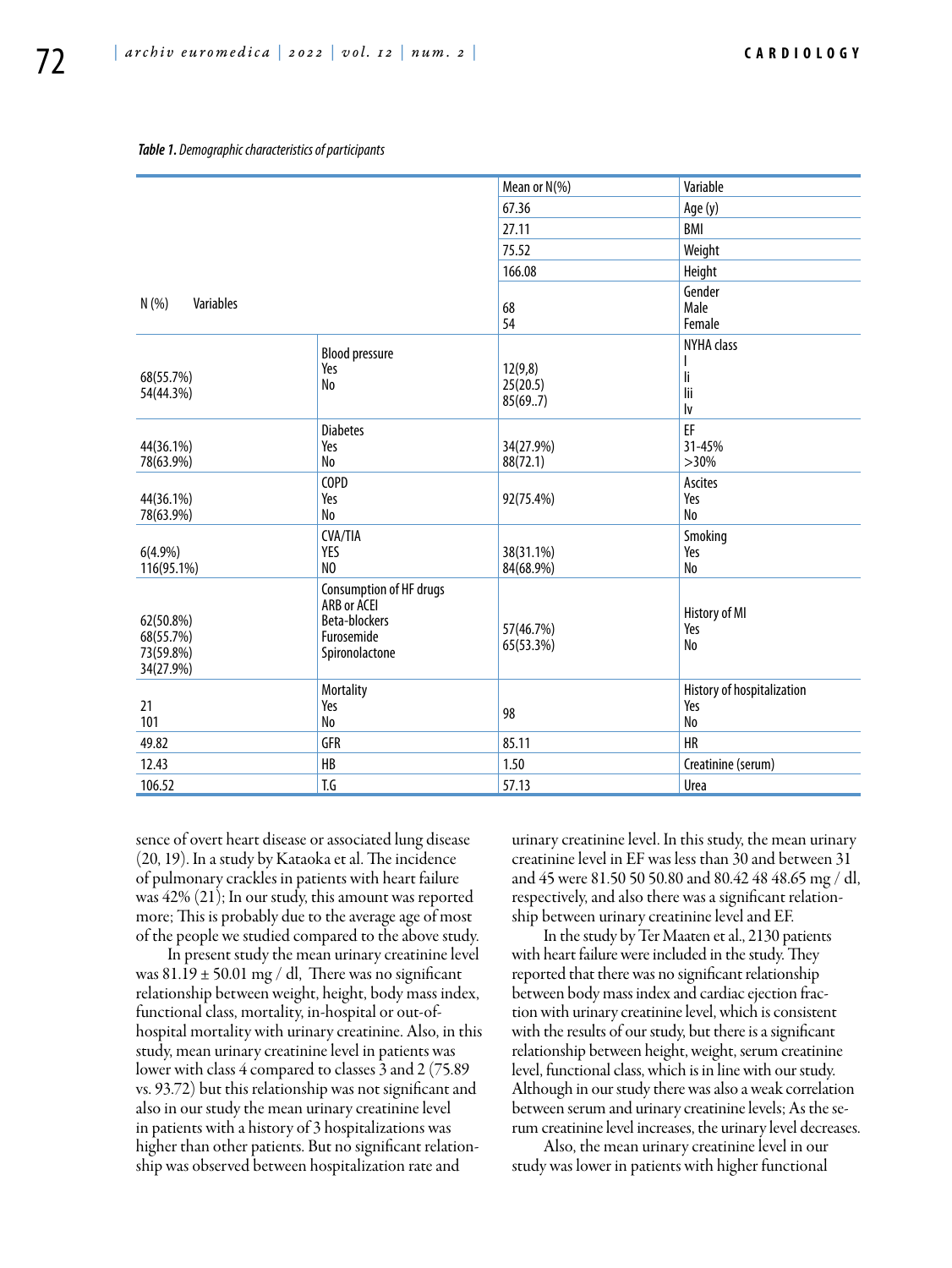|                                                                                                                                                 | Correlation coefficient                                                   | Pvalue                |
|-------------------------------------------------------------------------------------------------------------------------------------------------|---------------------------------------------------------------------------|-----------------------|
| Urinary creatinine with weight                                                                                                                  | $-03/0$                                                                   | 68/0                  |
| Urinary creatinine with weight                                                                                                                  | 07.0                                                                      | 43.0                  |
| Urinary creatinine with body mass index                                                                                                         | 07.0                                                                      | 38.0                  |
| Urinary creatinine with serum creatinine                                                                                                        | $-17.0$                                                                   | 0.06                  |
| FF<br>$<$ 30<br>$31 - 45$                                                                                                                       | $81.50 + 5.41$<br>$80.42 + 8.34$                                          | 0.915                 |
| Has no history<br>hospitalization<br><b>First times</b><br>Two times<br>three times                                                             | $76.47 + 44.50$<br>88.42±59.66<br>$83.17 + 41.27$<br>$127.87 + 115.78$    | 0.73                  |
| Mortality situation<br>alive<br>Death while hospitalization<br>Mortality in follow-up after a month<br>Mortality in follow-up after three month | $83.61 \pm 50.72$<br>$63.50 + 46.50$<br>$65.43 \pm 16.27$<br>76.75±132.25 | 0.65                  |
| GFR with urinary creatinine                                                                                                                     | 0.31                                                                      | 0.0001                |
| <b>Blood pressure</b><br>Systolic blood pressure<br>Diastolic blood pressure<br><b>Heart rate</b>                                               | 0.22<br>0.14<br>0.008                                                     | 0.01<br>0.14<br>0.008 |

*Table 2. Relationship between urinary creatinine and study indicators*

class; Which is in line with the results of the above study. The findings of our study showed a positive and significant relationship between urinary creatinine level and GFR, so we expect that with decreasing GFR, urinary creatinine level will also decrease, which is a significant relationship between Maaten et al. Urinary creatinine levels and renal function achieved are correlated. On the other hand, the results of our study showed that the mean level of urinary creatinine in patients with and without spironolactone was not different from the results of Maaten et al. In this study, we also found a significant relationship between diastolic blood pressure and urinary creatinine.

Different studies in different patients have shown that lower 24-hour urinary creatinine excretion is associated with all causes of mortality and major cardiovascular events (22–24). A small cohort study of patients with chronic heart failure found that lower 24-hour creatinine excretion was associated with a higher risk of clinical side effects (mortality, heart transplantation, myocardial infarction, or readmission) (25) . The prognostic value of urinary creatinine has been studied in two community-based groups. In a cohort study conducted by Carter and colleagues on 2,627 population-based individuals; They reported that low urinary creatinine concentration was associated with an increased risk of cardiovascular complications (26). In another recent

study by Carter et al. In 6770 population-based individuals; Reported that there was no significant relationship between urinary creatinine level and cardiovascular complications (27).The results also showed that the level of urinary creatinine in patients was not significantly related to the number of hospitalizations, which is in line with the results of the Carter study.

## **C o n clu si o n**

The results showed that low urinary creatinine levels in patients with heart failure were not associated with high functional levels and readmission. Also, no relationship was found between urinary creatinine and weight, height, body mass index, functional class, mortality, in-hospital or out-of-hospital mortality rate, functional level, readmission and EF.But urinary creatinine level has a positive and significant relationship with GFR and diastolic blood pressure. The results of the present study indicate the importance of paying attention to urinary creatinine as an effective underlying factor in predicting the symptoms of heart failure.

Ethics approval and consent to participate

This study has been registered in the ethics committee of Urmia University of Medical Sciences with the ethics code IR.UMSU. REC.1398.427, and written consent was taken from each subject.

#### *Competing interests*

#### No conflict of interest.

#### *Authors' contributions*

SA, MHAPR, AR: Concept and design, SE: Data collection, RAG: Revision of the manuscript, SA, MHAPR, AR: Data collection and drafting of initial manuscript, AR: data interpretation, AR: Statistical analysis and critical revision of the manuscript. All authors have read and approved the manuscript.

# **R efe r e n ce s**

- Longo DL, Fauci AS, Kasper DL, Hauser SL, Jameson JL, Loscalzo J. Harrison's Principles of Internal Medicine 18E Vol 2 EB. McGraw Hill Professional; 2012 Nov 8.
- 2. Ambrosy AP, Fonarow GC, Butler J, Chioncel O, Greene SJ, Vaduganathan M, ET AL. The global health and economic burden of hospitalizations for heart failure: lessons learned from hospitalized heart failure registries. J Am Colleg Cardiol. 2014;63(12):1123–33.
- 3. Momeni M, Khoshtarash M, Ghanbari Khanghah A, Salehzadeh A, Rahmat-